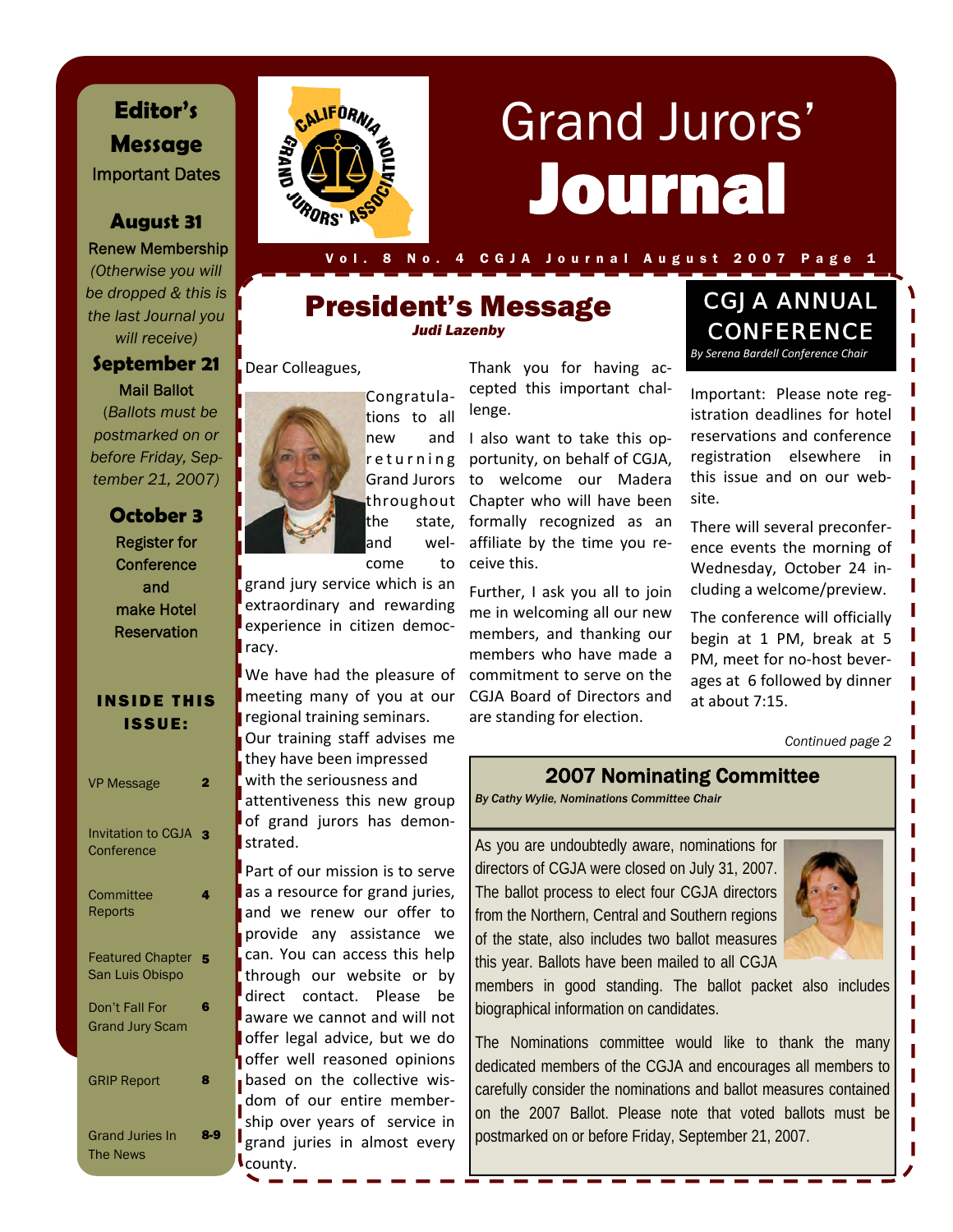# **CONFERENCE CONFERENCE HIGHLIGHTS HIGHLIGHTS**

#### THE PROGRAM WILL FEATURE

- **The Honorable David Ballati, Presiding Judge of the San Francisco Superior Court, for‐ merly a grand juror himself**
- **Aaron Peskin, Presi‐ dent, SF Board of Su‐ pervisors, who estab‐ lished a committee that hears all grand jury reports**
- **A media panel for an exchange of ideas be‐ tween CGJA members and representatives of various media who regularly cover grand juries on how to publi‐ cize the work of grand juries**
- **The popular open fo‐ rum for expression of ideas and questions from all attendees**
- **Presentation of the Awards for Excellence in Reporting and the Angelo Rolando Out‐ standing Achievement Award**
- **Sessions for chapters and independent local grand jury associations to meet and share ideas, practices, and achievements**
- **Brief presentations on especially effective re‐ sults of past grand jury recommendations (***See bottom of page 9 for details)*

*Conference continued from page 1* 

Although the conference program commences at 1 PM, Wednesday, October 24, there will be lots going on that morning, including a welcome/preview gettogether. Forums, speakers, and a panel comprising members of various media will take up the afternoon, till we break around 5, meet for no‐host cocktails around 6, and sit down to eat dinner and enjoy a presentation about 7:15.

Thursday's session, from 9 AM till 5 PM, will feature talks by former grand juror and now Presiding Judge SF Superior Court David Ballati and SF Board of Supervisors President Aaron Peskin, both good friends of the grand jury. Forums, awards ceremonies, and various other interesting activities still being formulated will take place throughout the busy day.

The committee is planning no‐host dinners both Tuesday and Thursday evenings for those remaining for the Directors' Retreat on Friday or simply to revel in San Francisco's many delights while taking advantage of the great rates the Whitcomb is making available for three days before and three days after the conference itself.

,,,,,,,,,,,,,,,,,,,,,,,,,,,,,,,,, **Our website is a great infor‐ mational resource for grand juries to use. Our "links" and "local Grand Jury informa‐ tion" pages will take you to websites that can assist in research and information Visit us at**

**www.cgja.org** في جو جو جو جو جو جو جو د جو د جو د جو جو شر شر شر شر شر شر شر شر

#### Letter from the Editor

#### **Grand Jurors' Cookbook**

This is an open thank you letter to members of the Cookbook Committee; Linda Baker, Rose Moreno, Mickey Strang and Dan Taranto for their wonderful effort and product. Frankly I was one of those skeptical about this project but happily erase that skepticism upon seeing the final result.

I am most impressed with the fact that you obtained inputs from all 58 counties as well as chapters and in‐ dependent associations. From a selfish point of view as one interested in documenting effective grand jury work, I now have about 70 examples to draw from. The book is also a good source of gen‐ eral information about grand juries. If you have a friend who needs in‐ formation about grand juries this would make a nice gift with the not inconsequential benefit of some



very delicious sounding recipes from soup to nuts and then some. Please see our website for instruction how to purchase this item.

Thanks again to all of you for this fine effort.

Jerry Lewi

#### **From The Vice President / Chair of Finance**  *By Ivor Thomas*

We sure are having a bust time this summer! While we have not reached our goals with membership renewals, we have quite a few new members and are more than 57 percent ahead of the same time last year. In training, the attendance numbers appear that this will

be our most successful year ever!

We have received a letter from the IRS that affects all of our chapters and will affect independent associations who have tax exempt status. Beginning this year, organizations previously exempt from filing Form 990 or 990EZ due to earnings less than \$25,000 annually appear



to be required to file a new electronic postcard called the Form 990N in the spring of the following year. CGJA can't give tax advice, this is just a heads up-- certain organizations file taxes for their chapters under their group number, but CGJA does not file for its chapters due to the nature of those relationships. We have posted the IRS letter and some general information on our website at www.cgja.org/irs/‐‐ we hope to have resources there for you all to refer to, but we must make it clear that we cannot tell you how, when, or what to file.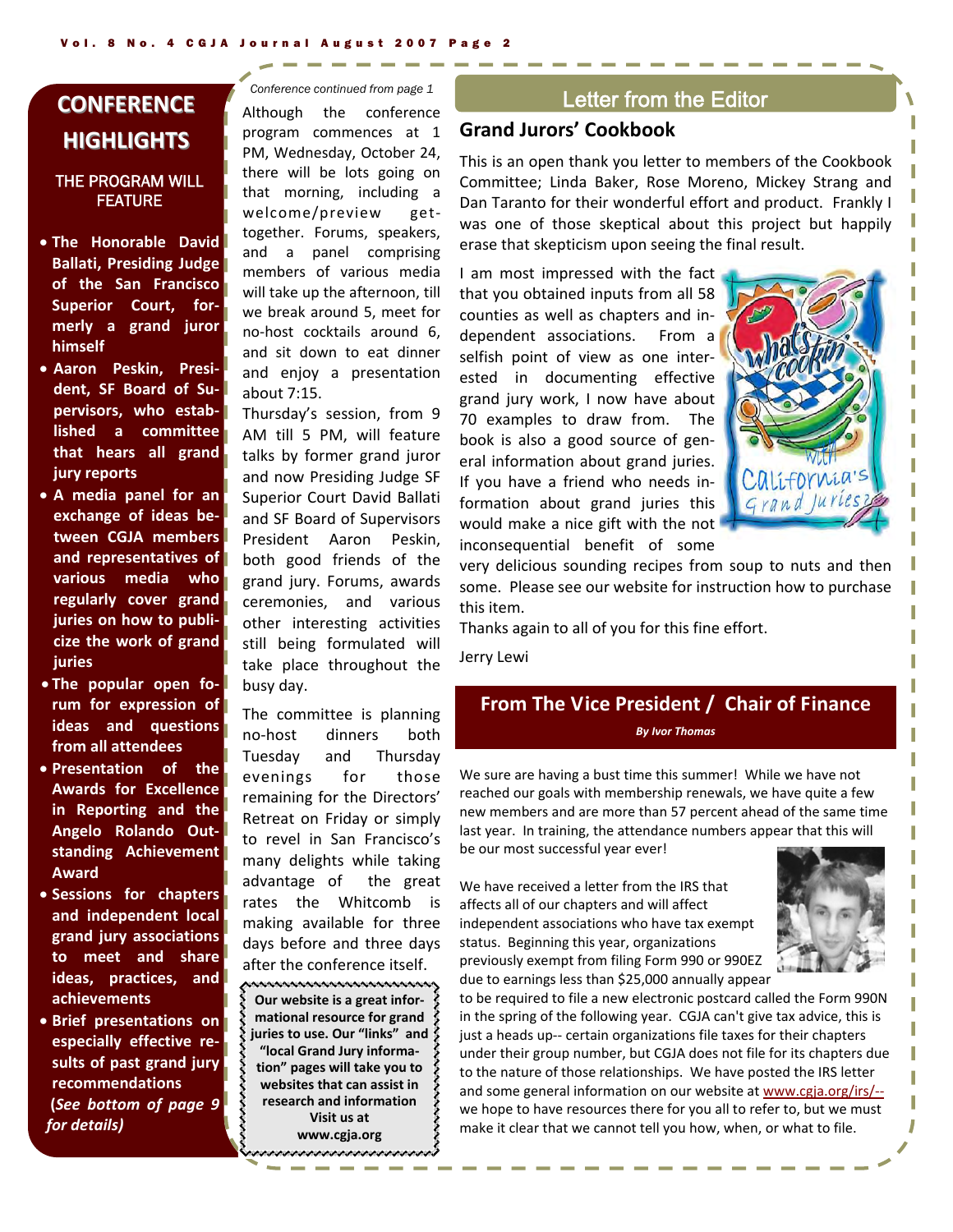# *You are cordially invited to the 26th Annual CGJA Conference in the beautiful "City by the Bay"* **Don't delay—Reserve today!**

Though we're very pleased with the speakers we are lining up to educate and inform attendees, we will showcase **current and former grand jurors** at this Annual Conference even more than previous ones.

There will be another edition of this publication before the conference, but by the time you receive the October Journal, it will be past the **October 3 reservation and registration deadline.** The great \$**99 rate** at the Whitcomb will no longer be available. (Remember: You may cancel up to 24 hours ahead.)

To download a registration form and keep abreast of the schedule of events and speakers, please check **conference.cgja.org.** I'll post on the web site and email updates as they are finalized.

Please remember that this is the one occasion each year where you, the members, can **exchange ideas** with your colleagues, **make suggestions** and **pose questions** to the officers and directors, and **rekindle your enthusiasm** for the ultimate democratic institution, the regular ("civil") grand jury.

Take advantage of the opportunity to **share your knowledge and experience** with new members, both in casual conversation and formal panel discussions.

My fellow members of the AC Com and I have been reaching out to seated jurors as well as CGJA members: We sent **flyers** to each '06‐'07 juror and are providing flyers and **announcements** at each CGJA Training session.

To add some fun while raising some money for CGJA, the conference will feature a **Silent Auction**. Please

consider donating an item (gift, service, meal, wine).

As a lifelong dining enthusiast, I hope to arrange a **no‐host dinner,** perhaps Hong Kong‐style Chinese, with an emphasis on (cooked) live seafood, on the Tuesday evening before the conference begins. Those who'd enjoy that or who would like to request a different culinary choice, please contact me.

It seems far off as I write these words in late July, but for planning purposes, the sooner we hear from fellow members, the more successful a conference we can promise. So, how about an email or phone call?

For advice on dining, I recommend chowhound.com; for what's going on entertainment‐ and culture‐wise, check out sfgate.com. Many desirable restaurants and events book up long in advance. Please contact me if I may help make the visit to the Annual Conference and San Francisco more enjoyable.

#### Tourist info: http:// www.onlyinsanfrancisco.com

More events: Beach Blanket Babylon is an extremely long‐running, ever‐ changing, highly successful musical comedy/satire playing in North Beach:

www.beachblanketbabylon.com/

All of these are located within 6 blocks or less of the hotel.

#### **San Francisco Museum of Modern Art**

151 Third Street (between Mission and Howard Streets) Telephone: 415.357.4000

**M,T, F‐Sun: 11 am‐5:45 pm; Th:‐ 8:45 pm. Closed Wed.**

**October:** Widely heralded as one of the most important artists of his generation, Olafur Eliasson nimbly merges art, science, and natural phenomena to create extraordinary multisensory experiences. Wonderful building; good permanent collection.

\*\*\*\*\*\*\*\*\*\*\*\*\*\*\*\*\*\*\*\*\*\*\*

**Academy of Sciences** (Aquarium and more), temporarily located 875 Howard Street between  $4^{th}$  and  $5^{th}$ while a grand new edifice is being constructed in Golden Gate Park. Open 10-5 daily. www.calacademy.org

\*\*\*\*\*\*\*\*\*\*\*\*\*\*\*\*\*\*\*\*\*\*\*

The **Asian Art Museum** of San Francisco (200 Larkin Street) is one of the largest museums in the western world devoted exclusively to Asian art. T‐Sun.10‐5, till 9 Th Hiroshi Sugimoto: History of History; Stylized Sculpture: Contemporary Japanese Fashions from the Kyoto Institute.

Also, please check out: Yerba Buena Center for the Arts: ybca.org/ calendar/index.aspx and Museum of the African Diaspora: moad.org

#### EXPERIENCE A PART OF SAN FRANCISCO HISTORY



The Hotel Whitcomb echoes the graciousness of turn‐of‐the‐century San Francisco with Austrian crystal chandeliers, beautiful marble, Tiffany Stained Glass, and rare Janesero paneling adorning the elegant lobby.

*Continued on page 7*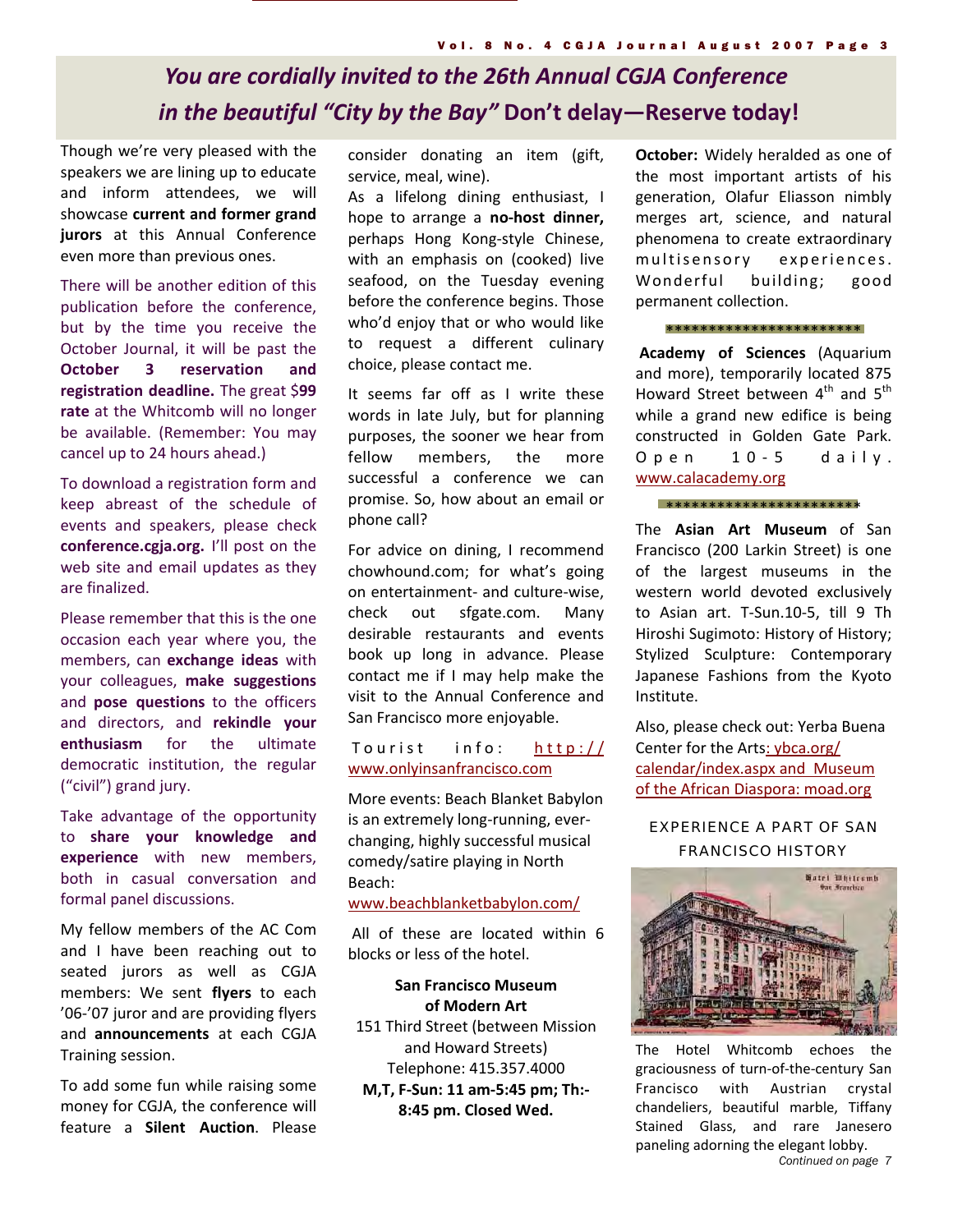### COMMITTEE REPORTS

#### Public Relations Committee Report

*By Jerry Lewi, Chair* cgjaprguy@roadrunner.com

The committee has recruited one



more new member, Trudy Slater, from Kern County. You can see an example of her contribution elsewhere in this issue.

The committee has changed its meeting date to be coincident with Journal deadline dates so that the committee can be more effective as an advisor to the Journal Editor. As Editor, I do appreciate these recommendations.

Through the generous offer of members from our Marin Chapter, we will be video taping portions of the Annual Conference. Hopefully this will provide some initial footage for the long‐desired CGJA Video describing grand juries to the public.

This committee has now assumed responsibility for the Grand Jury Achievement project. Please see a separate story how this will be covered at the Annual Conference. (*Please see bottom of page 9 for details)*

We are pleased to report at least one success story from our Osher Institute presentation last fall at San Jose State. One member of that class was just sworn in to the Alameda County Grand Jury.

This should encourage us to further our efforts to develop more Osher courses, and we are doing just that.

#### Operations Committee Report *By Serena Bardell, Chair*

Any member of CGJA is welcome to volunteer for Ops. Its purview includes many aspects of CGJA's functions as well as subcommittees for the Annual Conference, Excellence in Reporting,

GRIP, and Publications.

At the April meeting, some of the longer‐ serving members commented from their historic perspective as follows: Directors need considerably more

orientation on their duties than they receive; Articles of Incorporation need careful re-examination; Mission Statement needs re‐ evaluation; often Agenda Transmittals (which is the method individual directors use to make formal proposals to the full Board of Directors) fail to comply with CGJA's own rules.

Orley Ryals drew an analogy between the agreed‐upon need for better orientation for directors and how much better the trained jury, on which he is currently serving, functions than the previous, untrained one. He suggested longer‐ serving members orient newer ones. Serena opined that all directors, not just newly elected ones, would greatly benefit from training in "boardsmanship" and readily agreed that the "Directors' Handbook," which she helped produce a couple of years ago, though useful, could not replace "hands‐on" training.

Everyone agreed that directors in particular should be familiar with governing rules. Ops will formulate proposals to achieve the above goals (indeed, a committee to propose a Retreat agenda is about to start meeting).

Judi said any modifications to Policies must be in exact wording adopted and include legislative intent.

In May, CGJA VP Ivor Thomas visited

Ops to report on two major obstacles to librarians', archivists', and historians' using electronic means as a primary source of records retention: The first is degradation in magnetic media storage. All forms of electronic media‐‐CD's, DVD's, hard disks, diskettes,

etc.--rely on magnetism. These media have a lifespan of 10‐15 years before the magnetic field loses its charge. Documents stored must be rotated from medium to medium to preserve the contents' integrity. The second is the likelihood that manufacturers of record‐keeping software will have ceased to exist or support their products in a decade or two. An international group of scientists developed a nonproprietary standard for documents to be supported indefinitely. Ivor said the California Assembly is addressing this issue (AB No. 1668). As he further explained, where large arrays of disks are connected to the internet on "storage attached networks," the system compensates failing disks by moving the data to another disk and notifies the administrator to replace the original disk.

*Continued on page 11*  The Operations Committee continues refining committee

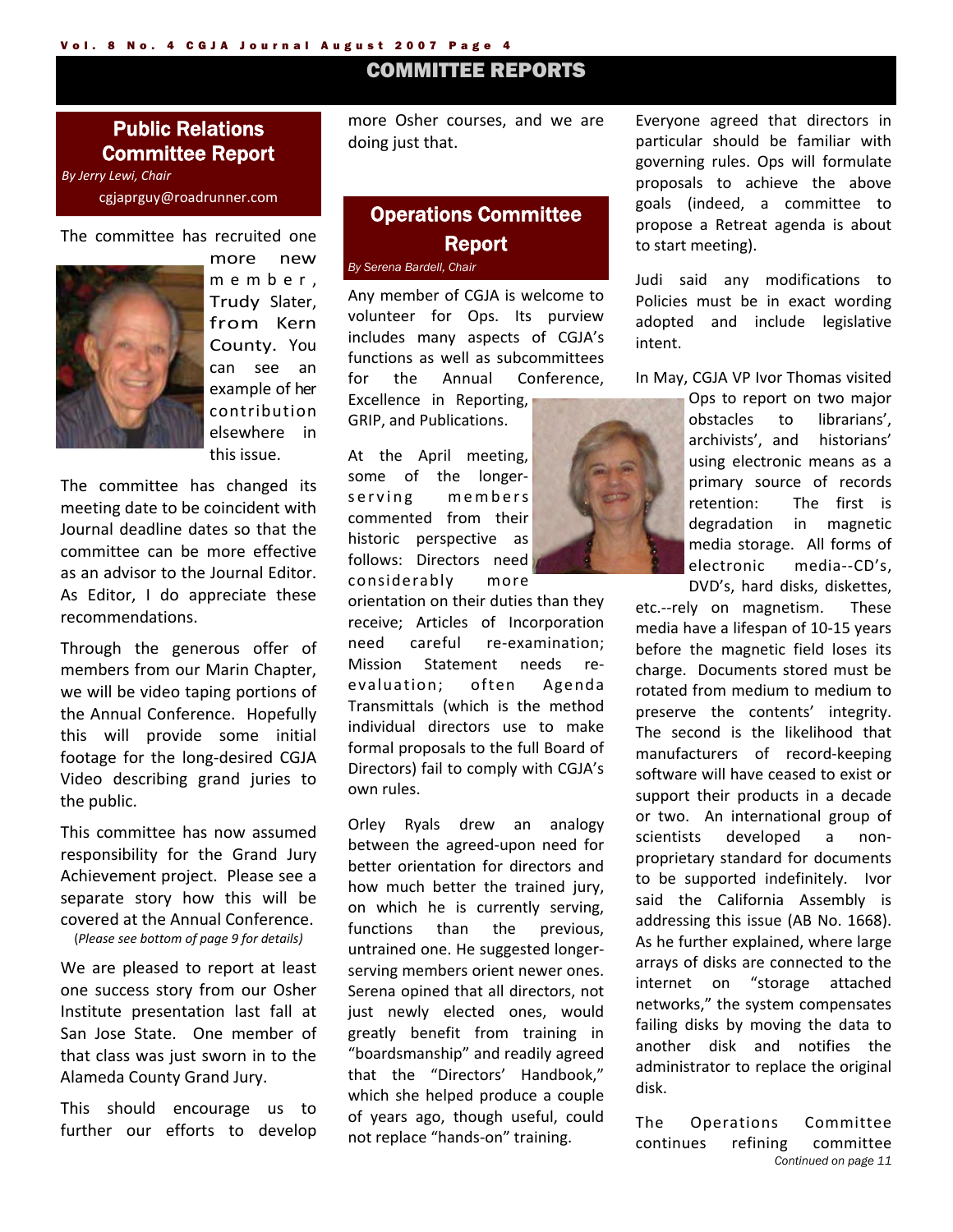#### **CHAPTERS OF THE CALIFORNIA GRAND JURORS' ASSOCIATION**  *By Editor, Jerry Lewi*

*This month's featured chapter is San Luis Obispo. We apologize for leav‐ ing them off the chapter listing in the last Journal – a makeup error that makes us pay more attention to these details as we gain experience.*

The San Luis Obispo Chapter is one of our newest and is also a case where an independent association of former grand jurors decided to apply for chapter status.

Here are the questions posed to Jim Ragan, Chapter President and his replies.

- *Q. How did your association come into existence, and in particular what made you decide to apply for chapter status?*
- A. Six to eight former grand jurors got together in 1986 to form a group-undoubtedly to continue friendships developed. Chapter status with CGJA became a possibility in 2003 when our then president, Don Blythe, pushed the exploration. There are three main reasons we decided to apply for CGJA status. First, we want to support the CGJA legislative effort to protect/support California's unique grand jury system. Second, we also want to support CGJA's training of grand jurors and forepersons. Over the past few years, our county grand jurors received other training. Starting this year, we have been successful in returning the training to the CGJA. Third, we want to exchange information among chapters. We became a chapter in 2004.
- Q. *What is your current membership?*
- San Luis Obispo Chapter A. 35 to 40. Some years, very few former grand jurors join. Other years, several do. I don't know what will happen this year, since our new grand jury has nine holdovers. Is this a record? Is this good or bad?
	- Q. *Your chapter has led the way in developing a course presented to the Osher Lifelong Learning Institute (OLLI). Tell us how that came about and your experience with it.*
	- A. I'm the culprit. OLLI came to Cal Poly San Luis Obispo in the spring of 2003, just as I was completing my term on the 2002‐03 Grand Jury. A fellow grand juror was involved in Cal Poly's initial planning for OLLI. He said that Cal Poly needed additional people from the community to help in the planning. I joined five other members of that grand jury in signing up. Together, we (and a few non-grand jury people) shaped Cal Poly's program into a peer‐led model: member ‐ rather than university‐creation of courses. OLLI members then elected a Board of Members with me as president. One of the first OLLI courses we offered was a six‐hour session (over three days) on the grand jury, timed to encourage more applications to grand jury service. I admit to a conflict of interest here. Members of our chapter developed and conducted the courses (now in our fourth year). Prominent course speakers have included the county executive, supervisors, and sheriff. Several "graduates" have gone on to (presumably successful) grand

jury service. We will continue this course annually.

- *Q. What are some other projects, both current and future?*
- A. We now focus our efforts in three areas. First, to maintain our base membership, we meet monthly for lunch to hear from and talk with a person prominent in the community about public issues. We have been very successful in booking some of the most important public officials in our county.

Second, we annually promote/ solicit (with the superior court) applications to the upcoming grand jury. We do this through creating a "grand jury awareness month" in the county with government declarations, media placements, and presentations to organizations. 2006 was not a good year for this effort. Applications were very low. We are now rethinking our approach to this solicitation effort and welcome suggestions from everyone.

Third, for the superior court we conduct the orientation for grand jury applicants. And, as I said earlier, we have returned the major grand juror training to the CGJA fold.

- Q. *Can you point to some recent Grand Jury reports in your county that would meet the standard of an effective grand jury achievement?*
- A. The recently completed 2006‐07 Grand Jury produced a number of high‐quality reports that received very positive press coverage. I urge newsletter readers to go to the Grand Jury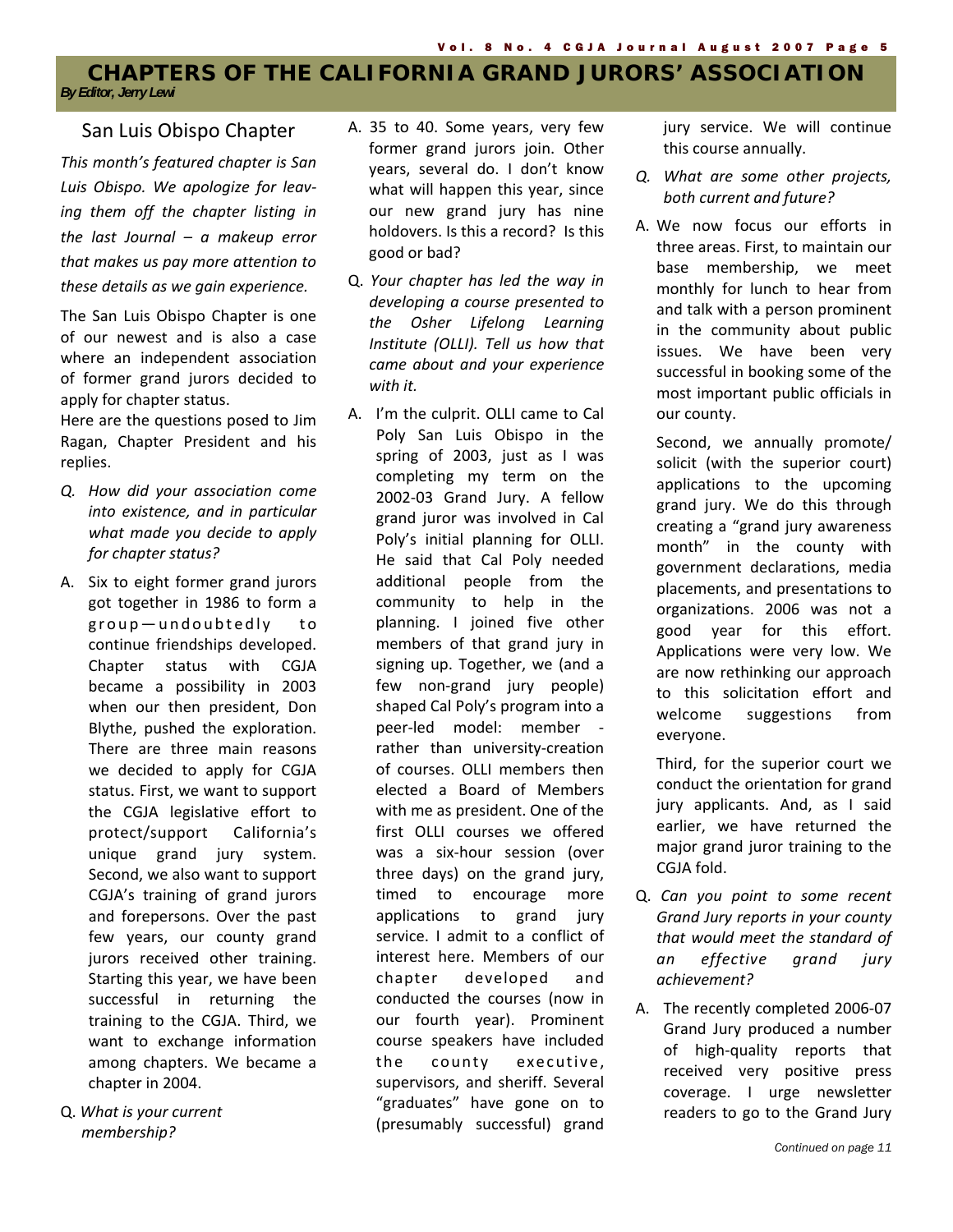#### Vol. 8 No. 4 CGJA Journal August 2007 Page 6

The phone rings, you pick it up, and the caller identifies himself as an officer of the court. He says you failed to report for jury duty and that a warrant is out for your arrest. You say you never received a notice. To clear it up, the caller says he'll need some information

for "verification p u r p o s e s " - y o u r birth date, social security number, maybe even a c r e d it c a r d number.

This is when you should hang up the phone. It's a scam.

Jury scams have been around for years, but have seen a resurgence in recent months. Communities in more than a dozen states have issued public warnings about cold calls from people claiming to be court officials seeking personal information. As a rule, court officers never ask for confidential information over the phone; they generally correspond with prospective jurors via mail.

The scam's bold simplicity may be what makes it so effective. Facing the unexpected threat of arrest, victims are caught off guard and may be quick to part with some information to defuse the situation.

"They get you scared first," says a special agent in the Minneapolis field office who has heard the complaints. "They get people saying, 'Oh my gosh! I'm not a criminal. What's going on?'" That's when the scammer dangles a solution-a fine, payable by credit card, that will clear up the problem.

With enough information, scammers can assume your identity and empty your bank accounts.

> "It seems like a very simple scam," the agent adds. The trick is putting people on the defensive, then reeling them back in with the promise of a clean slate. "It's kind of ingenious. It's social engineering."

In recent months, communities in Florida, New York, Minnesota, Illinois, Colorado, Oregon, California, Virginia, Oklahoma, Arizona, and New Hampshire reported scams or posted warnings or press releases on their local websites. In August, the federal court system issued a warning on the scam and urged people to call their local District Court office if they receive suspicious calls. In September, the FBI issued a press release about jury scams and suggested victims also contact their local FBI field office.

In March, USA.gov, the federal government's information website, posted details about jury scams in their Frequently Asked Questions area. The site reported scores of queries on the subject from website visitors and callers seeking information.

The jury scam is a simple variation of the identity-theft ploys that have proliferated in recent years as personal information and good credit have become thieves' preferred prey, particularly on the Internet. Scammers might tap your information to make a purchase on your credit card, but could just as easily sell your information to the highest bidder on the Internet's black market.

Protecting yourself is the key: Never give out personal information when you receive an unsolicited phone call.

# **Kern County Chapter** *By Trudy Slater* CGJA Chapter News

#### **Kern County Grand Jury Establishes Telephone "Hotline"**

In an attempt to make it easier for those wishing to contact it, the 2006‐2007 Kern County Grand Jury established a new telephone hotline so that it could be contacted at any time, day or night.

Members of the Kern County Grand Jury had for some time felt that the public needed a new method where individuals could reach it with both confidentiality and spontaneity. One of the ideas mentioned during discussions on the issue was the establishment of a Grand Jury telephone hotline. This would allow individuals to contact the Grand Jury with their concerns both anonymously, if they so desired‐‐ *and* spontaneously, at any time of the night or day. After further discussion on the pros and cons, in





# THE VERDICT: HANG UP **Don't Fall for Jury Duty Scam**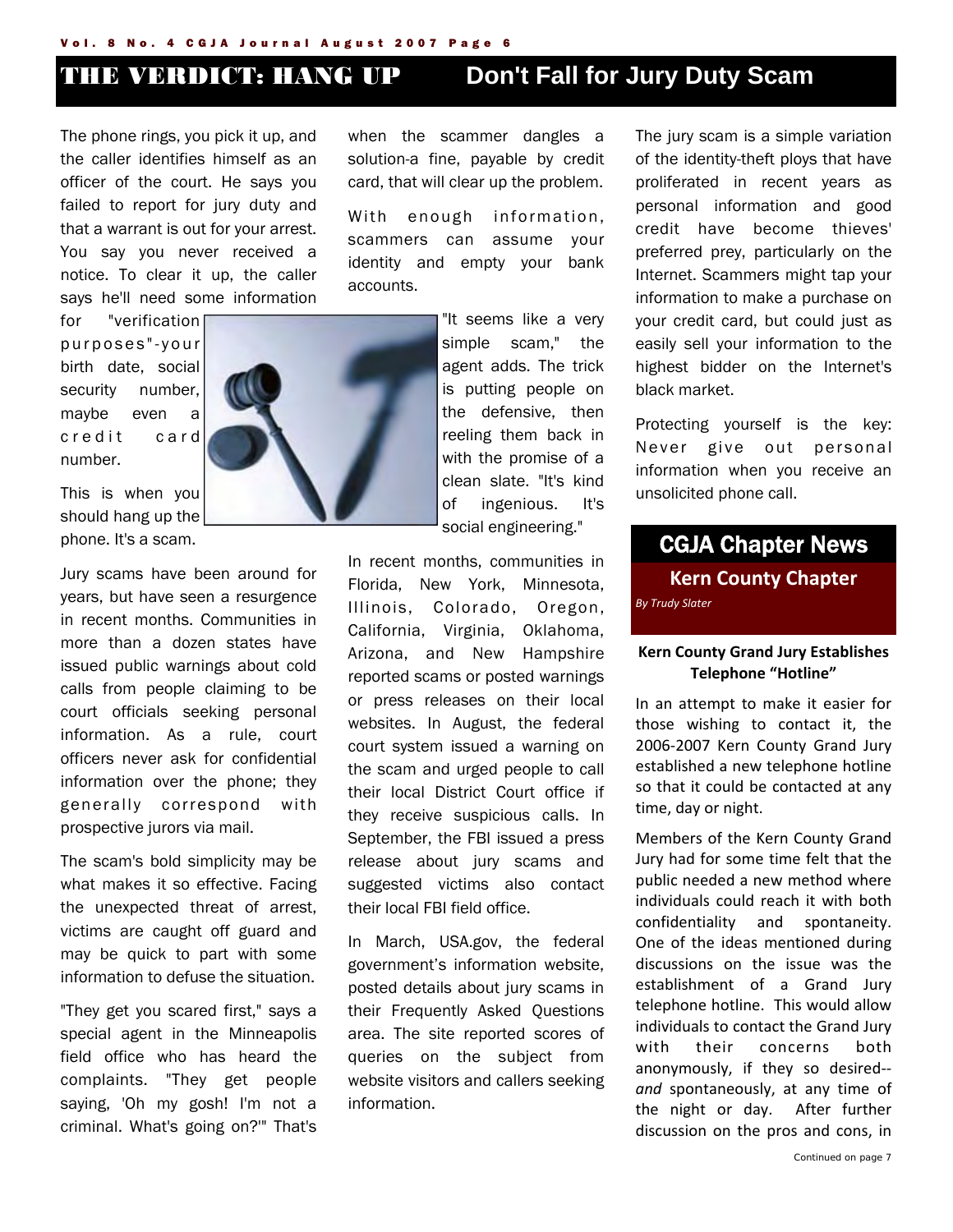November 2006, a Kern County Grand Jury telephone hotline was established to meet these needs. The new Hotline number for the Kern County Grand Jury is (661) 868‐ 4800.

Attempting to get the new number out to as many members of the public as possible, over 10,000 flyers were printed and distributed to the community during December. Additionally, flyers were included in all Kern County and special district paychecks in January. Grand Jury Foreperson John Mainland discussed the new hotline with the City of Bakersfield, who generously agreed to put flyers in with its employee paychecks as well. Grand Jurors also now have the hotline number printed on the reverse side of their cards.

Results so far indicate a positive response to the telephone hotline. Even though the hotline supports anonymity, some individuals using it have opted to provide names and addresses. The Grand Jury feels certain that the public's use and support of the hotline will continue to grow as the knowledge of its existence and availability is disseminated within the community.

The new Hotline number for the Kern County Grand Jury ((661) 868‐ 4800) can also be found on its website:

www.co.kern.ca.us/grandjury/ GrandJuryHotLineInformation.pdf.

#### San Francisco Chapter

*By* Bill Bowen, Chapter Secretary

As in recent years, the San Francisco chapter again worked with the Presiding Judge and the court staff on recruitment, interviews of some 50 applicants, and local training. This year the selection and training of the 19 jurors and 11 alternates was done in June to facilitate a quick start when the Presiding Judge swore in the new jury on July 2. With four carry‐overs including the foreperson, we are optimistic that the jury will hit the road running.

#### **More Committee Reports**

Membership Relations **Committee** *By Tim Colbie, Committee Chair* 

Thank you to all who have renewed their CGJA membership this year. We have set a goal of 400 members for



this year; as of July 20th, we have 229 paid regular and associate members, of which 59 are new members. This means that we have only 170 of

350 current members received by July 20th, less than 50 percent.

I understand that there was some confusion about the membership application we were including in the journal, that many members were waiting for a renewal letter as has been our custom. However, sending the membership application/renewal form with the journal by bulk mail saves us a lot of money; we all know how expensive first class mail is becoming. Including the renewal form in the journal does not raise the price of mailing the journal, and believe it or not, bulk rate costs for non‐profits went down this year, not up!

It's not too late to renew; members are not removed from the active role until 60 days after June 30th, and you are always welcome to be reinstated later. Membership can be sent by fax or mail, a copy of the registration form is available to download from our website, http://www.cgja.org. We hope to hear from you!

#### Training Committee *By Lew Avera Committee Chair*

Training is in full swing. At press time, we have completed the seminars in Fullerton, Sacramento, and Redding with Concord and Visalia still to go.

Seminar attendance all five locations is up this year and the Forepersons Workshop in Sacramento, CA held on July 22 had representation from 24 of California's 58 Counties.

With all of the Training Committee traveling about the state to our different seminars, there is little else to report except that the committee's opinion is that we are having a very successful year. A full report will be in the next issue.

*Whitcomb Hotel continued from page 4* 

Originally named Hotel Whitcomb, after wealthy San Franciscan A.C. Whitcomb, the hotel then went through a few name changes over the years until its proper name was restored in 2007. The hotel bears the city's history as deeply as the 1906 earthquake altered the destiny of the yet unbuilt hotel.

During the post-earthquake reconstruction period of 1910, city architects were drawing plans for the new hotel. Inspired by a sense of civic pride, the Whitcomb Estate agreed to have their hotel used as City Hall. Hotel Whitcomb served as the seat of government for San Francisco from 1912 through 1915.

Until the mid 1990s, the words City Hall could still be seen faintly etched above the main entrance. The mayor's office, once located on the mezzanine level, now serves as the administrative office. Guests stay on the remaining floors of the hotel that were once occupied by other government officials, including judges for the Superior Court. Remnants of the original jail cells are still intact in the basement of the hotel and used for storage rooms today.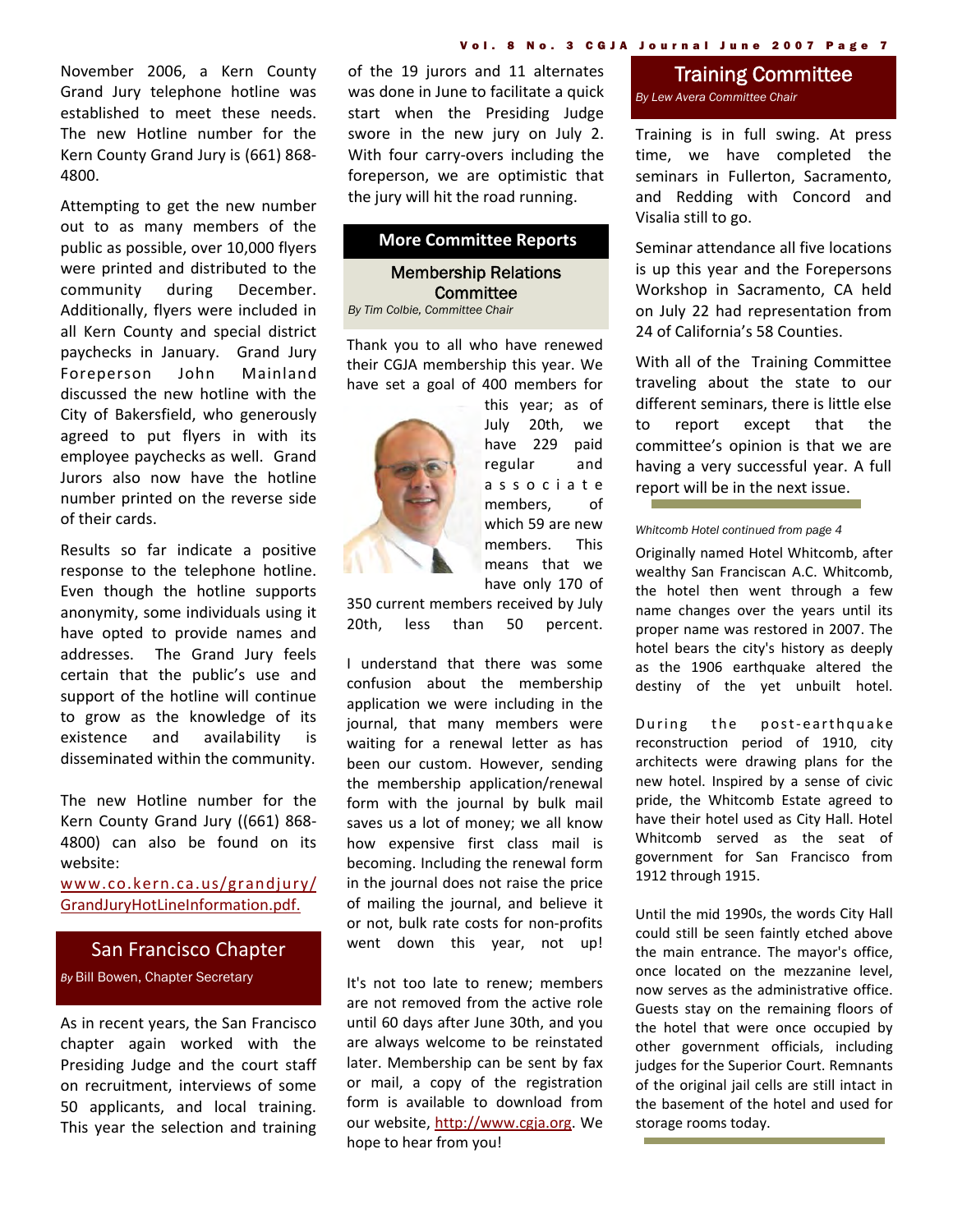#### Vol. 8 No. 4 CGJA Journal August 2007 Page 8

 GRIP Submission Draws High Praise

*By Les Daye* 



This past year, Tuolumne County has far exceeded ordi‐ nary fieldwork volunteerism and greatly extends

historical education. The CGJA Grand Jury Reports Indexing Project (GRIP) proudly recognizes a superb new resource, documented in field research workbook format.

Les Daye, GRIP subcommittee lead, received the completed workbook from Orley Ryals, Foreman, 2006‐07 Grand Jury.

Orley, a current member of CGJA, spearheaded the yearlong search for old grand jury final reports and re‐ sponses. Deserving of recognition are Charlie Dyer, Supervising Re‐ cords and Archives Coordinator, County of Tuolumne Assessor‐ Recorder (archives assistance); Lorraine Schultz, (editorial, publica‐ tion of final report at each stage of development); Alison Daniels (collating and compiling the report's index) and Paula Ryals, project sup‐ port.

Detailed information on where these reports are located and, how they could be accessed is a key fea‐ ture contained in the workbook sub‐ mission. Bound books archiving re‐ cords from 1855‐1871, Boxed Re‐ cords from 1917‐1935, and Table of Contents for Final Reports from 1985‐2007 are part of this remark‐

#### CGJA at New Grand Jury Inductions

We have several instances to report where our members were present and, in some cases, participated in the induction of new grand juries at the beginning of July.

In Santa Cruz, President Judi Lazenby spoke to the new grand jury, emphasizing how a grand jury can help insure the effectiveness of prior grand jury work by following up on the responses and implementation of recommendations. This is basically the same

message w e emphasized in the Continuity Workshop portion of our Training Seminars.

Jerry Lewi attended the Santa Barbara and Ventura ceremonies on July  $2^{nd}$ . He was presented a certificate of recognition by the court in appreciation of his effort in helping the 2006‐07 Grand Jury put on a course aimed at recruiting new applicants. It was that course. Jerry reports an interesting



noticed that at least *from Cherif Khoury, Public Relations Chair of the 2006-07 Santa*  one member of the *Barbara Grand Jury to acknowledge their help in putting on a course at*  new jury did attend *Santa Barbara City College to help recruit new applicants. Wiley is the L . to R. Jerry Lewi and Anne Wiley receiving certificates of recognition College's Adult Education Center Coordinator.* 

contrast between Santa Barbara and Ventura. In Santa Barbara, the names are drawn earlier in June, so the new members are known prior to swearing in. In Ventura, the names are drawn on that day, so all members of the pool need to attend to find out if they are going to serve.

Earl Heal and Wanda Kiger‐Tucker attended the Solano County ceremony and had an opportunity to speak to the new jurors at a luncheon following the swearing in.



*Judge Tamietti, left chats with new grand jury members after a swearing in ceremony at the Nevada County Superior Court* 

The 19 members of the Nevada County grand jury took their oaths for the 2007‐'08 year in a ceremony June 22 at the courthouse in Nevada City.

Prior to the swearing in the new jury, Superior Court Judge Robert Tamietti, presiding judge of the grand jury, hosted a appreciation ceremony for members of the outgoing jury.

CGJA Directors Ray Hoffman, Jury Foreman, and Diane Masini, a member of the 2006‐07 Jury, attended both ceremonies.

Superior Court Judges Albert Dover and Sean Dowling, who also is the new presiding judge

for the court, along with representatives from several government entities within the county attended both ceremonies.

The new jury includes five members who remained from the previous year, plus two alternates. One of the veteran members, Francis (Mac) Small was sworn in as the foreman.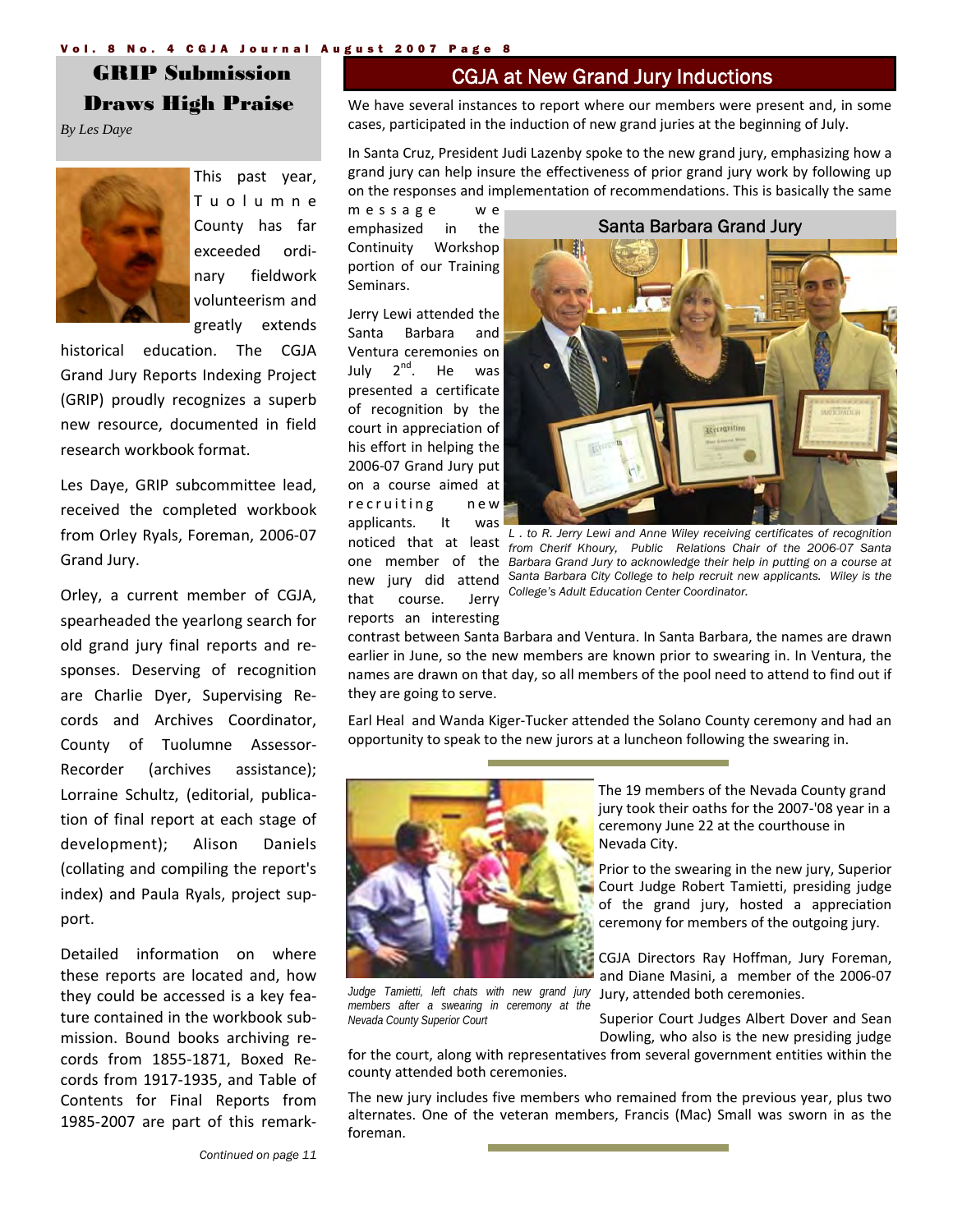#### **GRAND JURIES IN THE NEWS**

With grand jury terms ending in June, we have received a number of references to interesting reports, too many to document in our Journal. And, of course, generally when reports are released it is not known how well they will be received until the agencies file their formal responses either 60 or 90 days later.

However, in some instances, the agency's unofficial response was reported in the press and we will cite some examples. We will also describe several instances where the press has been favorably disposed toward grand jury work – not something we always see.

**Nevada County** wrote a scathing report on Nevada City titled "Asleep at the Wheel," that spared no one in the city's government criticizing the city manager, City Council for their lack of internal organizational oversight, poor record keeping and loss of significant loss of revenue by failing to bill or incorrectly billing for fees and taxes. The report also said elected City Clerk had "failed in a material manner" to perform her duties as clerk recommending the city hold an election to determine if the clerk position should be converted to an appointed job. Ongoing newspaper coverage of this report can be found at http://theunion.com/apps/pbcs.dll/search?Category=ARCHIVES07

**Tuolumne County Jail** – the report cited a number of issues with the jail such as overcrowding, cleanliness, poor plumbing, and generally unacceptable conditions. The county officials appear to agree with the findings and outlined some planned remedies, albeit some long term, and requiring outside funding to implement. See http:// www.uniondemocrat.com/news/story.cfm?story\_no=23851 for the full story in the *Union Democrat.*

**San Diego** – **City use of Stadium seats** – this report is interesting because it was covered by the San Diego National Public Radio (NPR) station in the form of an interview with the Grand Jury Foremen and a past foreman who stated that the same issue had been reported eight or nine years ago. We are seeing a trend toward radio interviews as a means to publicize what grand juries do in California and we welcome any additional form of media coverage. You can hear the entire interview at http://www.kpbs.org/radio/these\_days;id=8635

**San Mateo Union High School District** – this report cited serious financial mismanagement problems. The newly appointed Director of Financial Management for the district agreed with the report as reported in the press and was highly critical of the former official in that position. See http://www.sfgate.com/cgi-bin/article.cgi?file=/c/ a/2007/06/07/BAGE1QAET71.DTL for the full story in the *San Francisco Chronicle*.

**Ventura County Report on County Audits** – this report was severely critical of the number and extent of audits. It cited both the Auditor/Controller and the Chief Executive Officer of the county. The immediate reaction of both officials was highly critical of the report stating it was inaccurate. But the official response submitted generally concurred with the findings and recommendations which only proves the point that grand juries and the public should not jump to conclusions upon immediate release of reports.

**The** *Ventura County Star* published an editorial on July 8 stating that the Grand Jury is a great watchdog and that county officials should pay attention to their recommendations. The complete editorial can be found at http://www.venturacountystar.com/news/2007/jul/08/more‐than‐lip‐service‐due/

**The** *Tiburon (Marin County) Ark* published a two‐part story that describes the workings of the grand jury very completely and accurately. This type of publicity can only help the system.

Thanks to all who submitted these stories as well as others, we did not have room to print.

### Grand Jury Achievements

Past issues have described the association's initiative to document effective grand jury reporting in order to demonstrate to the general public and government officials that grand juries in this state do effective work.

To emphasize this project, there will be a panel discussion at our annual conference chaired by Jerry Lewi, Public Relations chair and head of the work group that has spearheaded this effort. We are looking for volunteers to be a part of this panel. The format will be to give brief (approximately three minutes) presentations that will (a) describe the recommendations of a report and (b) describe those recommendations that the agencies agreed with and scheduled the implementation. If you believe you have a candidate report, please see the Grand Jury Achievement tab on our website for further information.

Please contact Jerry Lewi if you wish to volunteer or for further information.

í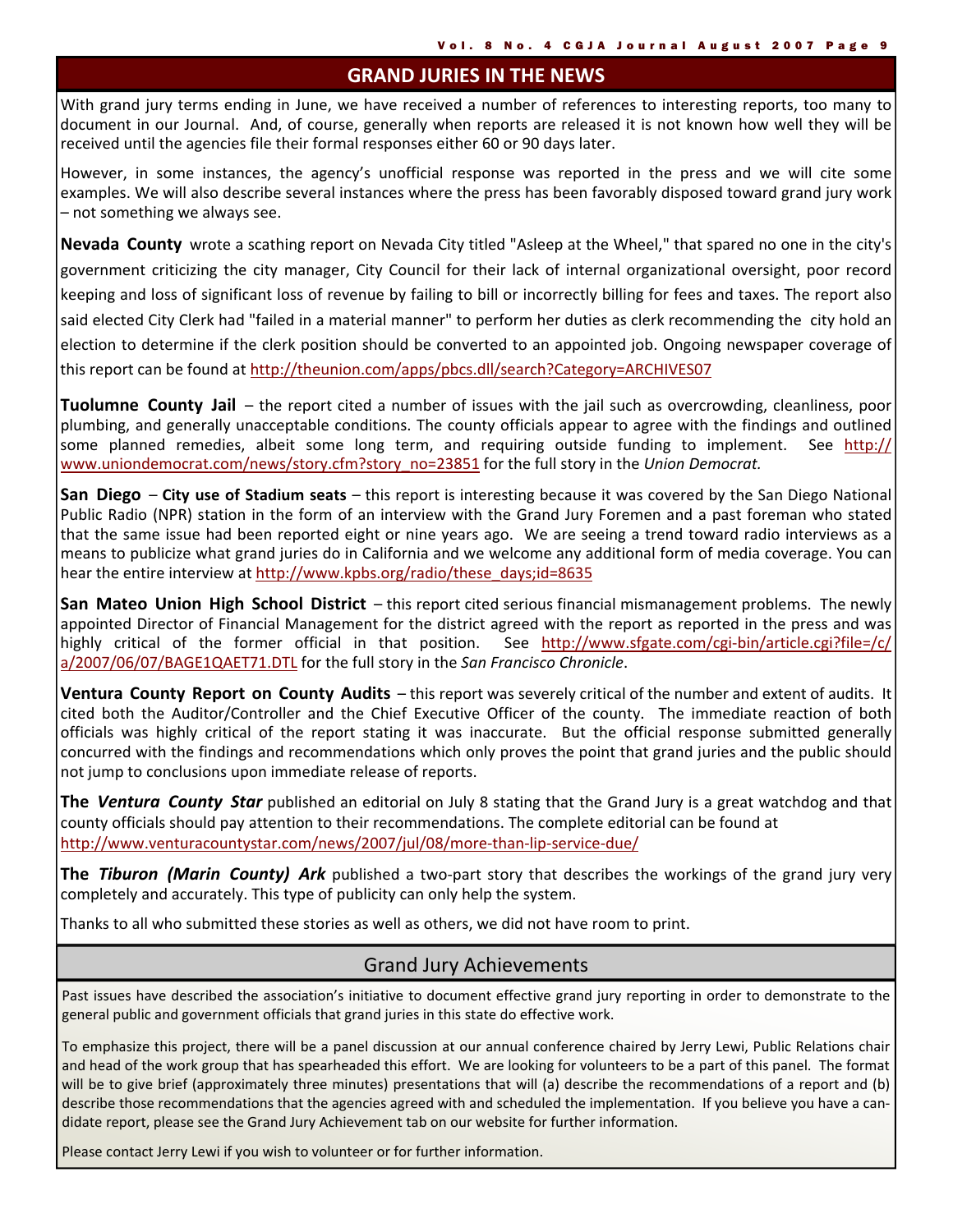#### Vol. 8 No. 4 CGJA Journal August 2007 Page 10

#### Summary of Board Actions *By Joann Landi*

Ratified Board vacancy

Acknowledged resignation of Direc‐ tor and Legal Affairs Chair Geiss

Ratified appointment of Director Wylie to Chair, Legal Affairs Commit‐ tee

Approved budget transfer to main‐ tain bulk mailing permit

Approved budget transfer to pay Cookbook cost overruns

Approved establishment of (opt out) member list and (opt in) chat list for email communications

Approved ballot measure explana‐ tory language

# **Thank You 2006 Conference Committee**

I recently received the CD of the proceedings of our 25<sup>th</sup> Annual Conference held in Redding last October. Harry Tully and his talented Committee did a wonderful job preparing the transcript from audio tapes. This was a time consuming task and the finished product is the result of hundreds (maybe even thousands) of hours of listening and keyboarding. The end result is a transcript that we can all be proud of….thanks to Harry and his hardworking Committee. Joann Landi

*Editor Note: this transcript can be viewed or downloaded from our website.*

Agenda and Minutes of Board of Directors Meetings Now Online At www.cgja.org

#### **Board of Directors**

*North*

**Tim Colbie,** Butte Email: tcolbie@vacation.com

**Ray Hoffman,** Nevada Email: nrhoffman@comcast.net

**Diane Masini,** Nevada Email: domasini@sbcglobal.net

**Ivor Thomas,** Butte Email: ivor@thomas.name

**Kathy Wylie,** Mendocino Email: kathy@mcn.org

*Central* 

**Serena Bardell,** San Francisco Email: sbardell@aol.com

**Earl Heal,** Solano Email: healearlniki@sbcglobal.net

**Joann Landi,** San Mateo Email: joannelandi@aol.com

**Judi Lazenby,** Santa Cruz Email: judilazenby@aol.com

**Paul Libeu,** Sonoma Email: plibeu@sonic.net

**Irwin Taranto,** Marin Email: cgja@taranto.com

#### *South*

**Lew Avera Jr.,** Orange Email: lewavera@cox.net

**Walter D. Hofmann MD,**  San Diego Email: wdh438@gmail.com

**Jerry Lewi,** Ventura Email: cgjaprguy@roadrunner.com

**Sandra R. Parker,**  San Luis Obispo Email: flycow4@peoplepc.com

#### **CGJA Officers**

**President Judi Lazenby**  831-724-0790 **judilazenby@aol.com**

**Vice President Ivor Thomas**  530-872-4127 **ivor@thomas.name**

**Secretary Joann Landi** 650-365-4184  **joannelandi@aol.com** 

> **Treasurer Open**

#### **Standing Committee Chairs**

**Finance Committee Ivor Thomas**  530-872-4127 Email: ivor@thomas.name

**Legal Affairs Kathy Wylie**  707-937-4228 Email: kathy@mcn.org

**Membership & Chapter Relations Tim Colbie**  530-624-4656

Email: tcolbie@vacation.com

**Operations Serena Bardell**  415-931-7249 Email: sbardell@aol.com

**Public Relations Jerry Lewi**  805-492-0122 Email: cgjaprguy@roadrunner.com

**Training Lew Avera Jr.**  949-388-8910 Email: lewavera@cox.net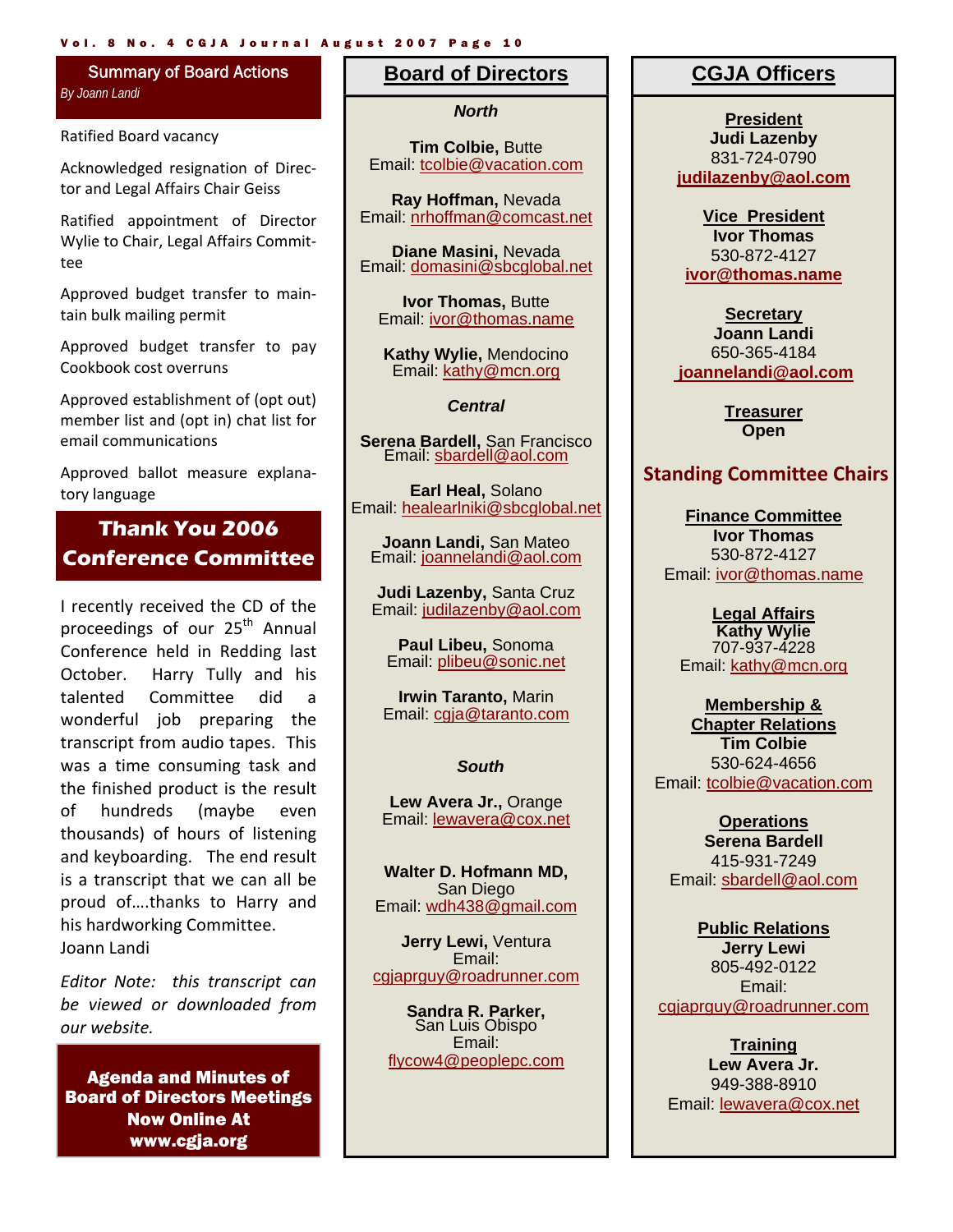#### **CGJA Chapters**

Fresno County Chapter Joan Niboli Gray, President joanegray@comcast.net Website:fresno.cgja.org

Humboldt County Chapter Allan Edwards, President allanbedwards@yahoo.com

> Kern County Chapter Leone Harrison gja@earthlink.ner

Kings County Chapter Mary Johnston, President grammiemj@comcast.net

Los Angeles County Chapter Bill Turner, President billturner26.2@att.net

*San Luis Obispo County continued from page 5* 

website to read them www.slocourts.net/grandjury/ I don't dare comment on which reports would meet the standard of an effective grand jury achievement, since that would just be my standard. Does CGJA have a standard? I was particularly impressed with the 2006‐07 Grand Jury in regularly publishing reports beginning in February. Every report received press attention at the time, increasing public awareness of the Grand Jury.

- *Q. Do you have any recommendations of how to enhance association‐chapter relations?*
- A. I have heard/seen information about an improved CGJA website. I would like to see some blog feature to allow us to interact. All of us have so much information to share and to learn.

#### **CGJA Chapters**

Madera County Chapter Debbie R. Smith, President drebbie34@netzero.net

Marin County Chapter Betty J. Mattea, President bjmattea@sonic.net Website: www.mgja.org

Monterey County Chapter Ray Wuco, President carmelwuco@redshift.com

> Napa County Chapter Sue Branson SueBTax@aol.com

Nevada County Chapter Austin Sawvell, President 1austin@gotsky.com

*Editor note: This activity has been approved by the board and is now in the planning process and will be implemented soon. Stayed tuned.*

*GRIP continued from page 8* 

able documentation. A glossary and text index, electronic gems for re‐ searching an individual final report, are highlights of the recently re‐ leased 2006‐07 Tuolumne County Grand Jury Final Report.

#### *Operations continued from page 3*

**Policies and Procedures** and keeping current with each of its sub‐ committees. Policy statements and procedural tasks have been separated into two entities. The former are expressed in concise, practical statements of responsibilities; the latter‐‐how to accomplish each responsibility-- are being clarified and simplified.

At its June meeting, Ops discussed the importance of permitting committee chairs to exercise their delegated authority without

#### **CGJA Chapters**

Vol. 8 No. 4 CGJA Journal August 2007 Page 11

San Benito County Chapter John Sitton, President sitton\_john@yahoo.com

San Francisco County Chapter Jack McNulty, President jlmn413@hotmail.com

San Luis Obispo County Chapter Jim Ragan, President jimragan@charter.net

Santa Clara County Chapter Richard Ruth, President rruth8592@aol.com

Solano County Chapter Wanda Kiger - Tucker, President kigertucker@juno.com

interference from officers.

**Grand Jury Reports Indexing Project (GRIP).** Les Daye has expressed great satisfaction at the encouraging rise in local historical societies' ferreting out and preserving historic grand jury reports, especially handwritten ones from the nineteenth century.



**Mark your Calendars! CGJA Conference 2007 San Francisco, CA October 24—25, 2007**

# **HELP WANTED**

**Don't just be a member of CGJA, become a participating member. All committees will welcome your involvement as new people and their ideas is what will keep our organization moving ahead in both educating the public and training grand jurors.**